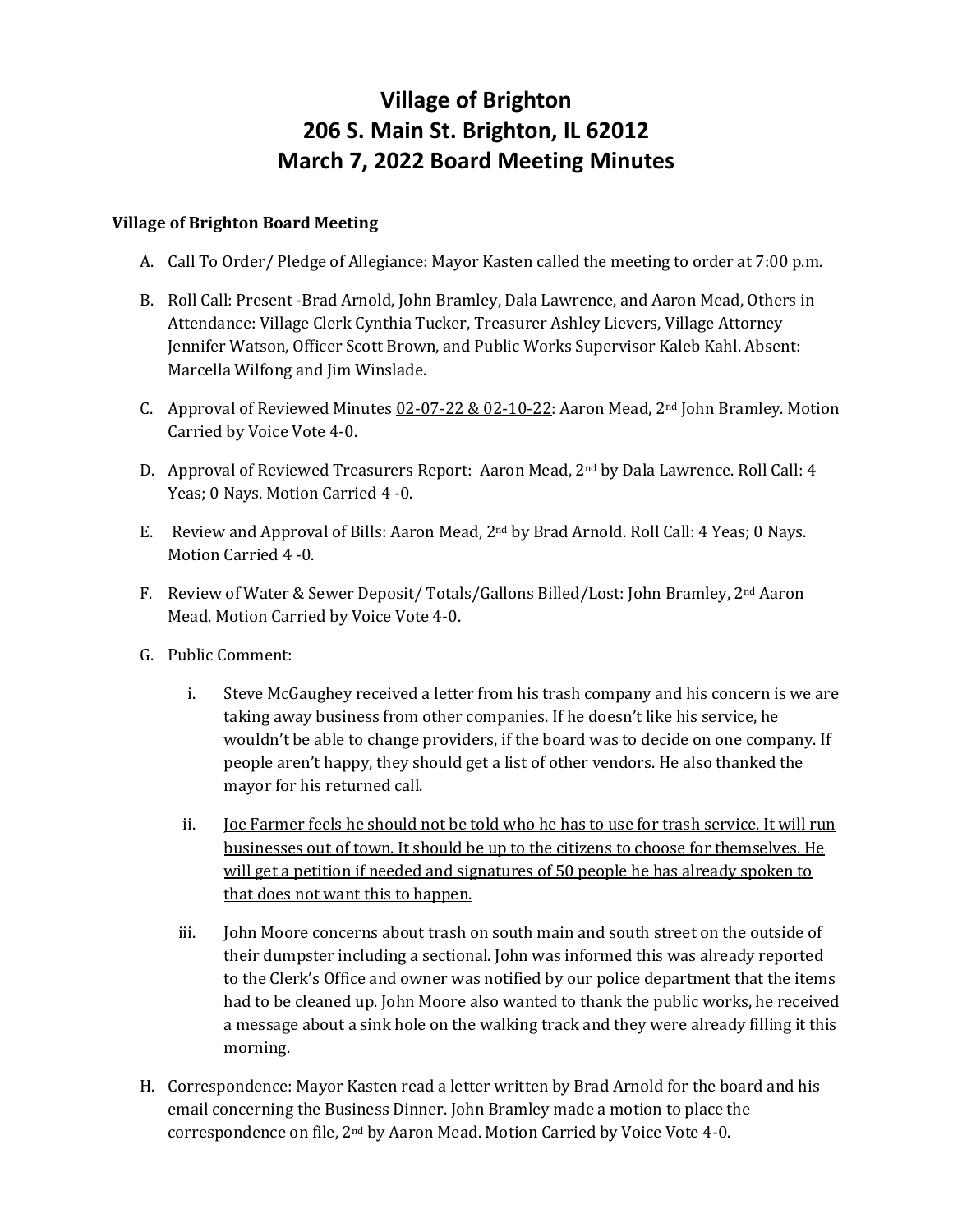## **Committee Reports**

- A. Clerk Committee: 02/09/22 Meeting Minutes Motion Made by Aaron Mead, 2nd by Dala Lawrence to approve the minutes and place them on file. Motion Carried by Voice Vote: 4 Yeas; 0 Nays.
	- 1. Action Item: Aaron Mead made a motion to approve the Gaming License fee of \$50 per gaming machine, 2nd by Brad Arnold. Roll Call: 4 Yeas; 0 Nays. Motion Carried 4-0.
	- 2. Action Item: Aaron Mead made the motion to increase Lindsay Wyman's hourly pay to reflect the 1/1/22 increase in minimum wage, but keeping her prior raise amount she earned making her pay \$12.33 retroactive to January 1, 2022, 2nd by John Bramley. Roll Call: 4 Yeas; 0 Nays. Motion Carried 4-0.
- B. Public Works:  $02/28/22$  Meeting Minutes Motion Made by Dala Lawrence,  $2^{nd}$  by John Bramley to approve the minutes and place them on file. Motion Carried by Voice Vote: 4 Yeas; 0 Nays.

1. Action Item: Aaron Mead approved the preliminary engineering service for water systems improvement in the amount of \$40,000, 2<sup>nd</sup> by Bradley Arnold. Roll Call: 4 Yeas; 0 Nays. Motion Carried 4-0.

- C. Economic Committee: 02/01/22 Meeting Cancelled
- D. Park Committee:  $02/10/22$  Meeting Minutes Motion Made by Aaron Mead, 2<sup>nd</sup> Dala Lawrence to accept the minutes and place them on file. Motion Carried by Voice Vote: 4 Yeas; 0 Nays.
- E. Planning Committee: 02/16/22 No Meeting Held
- F. Public Safety:  $02/22/22$  Meeting Minutes Motion Made by Dala Lawrence,  $2^{nd}$  by John Bramley to approve the minutes and place them on file. Motion Carried by Voice Vote: 4 Yeas; 0 Nays.

1. Action Item: John Bramley made a motion to approve one electronic radar sign in the amount up to \$4,000, 2nd by Dala Lawrence. Roll Call: 4 Yeas; 0 Nays. Motion Carried 4-0.

2. Action Item: John Bramley made a motion to approve the state bid for the Charger tires in the amount of \$659.95 that includes purchase of tires, balance, and installation, 2nd by Dala Lawrence. Roll Call: 4 Yeas; 0 Nays. Motion Carried 4-0.

G. Zoning Committee: 02/15/22 No Meeting Held

#### **Unfinished Business:**

A. None

#### **New Business:**